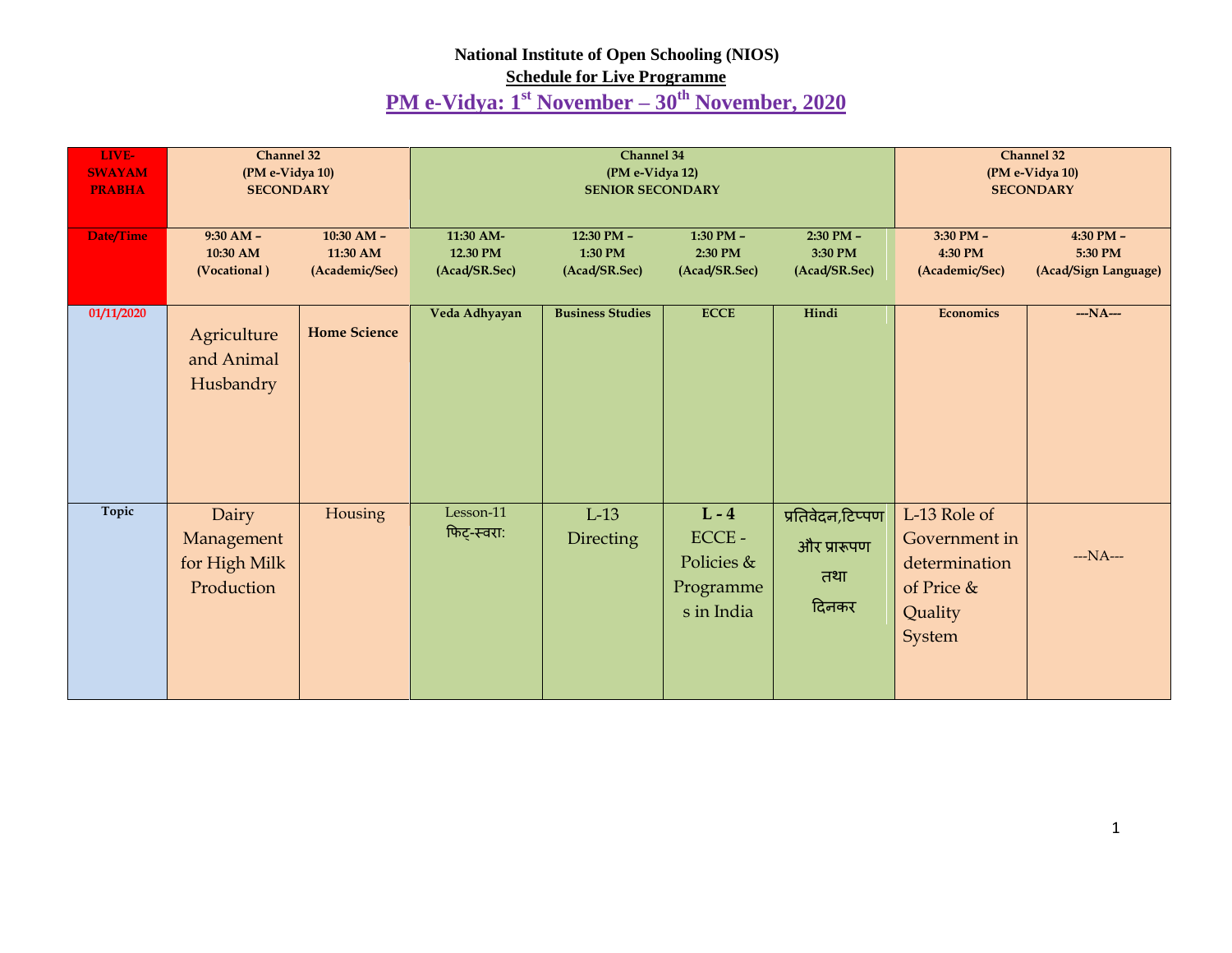| Date/Time  | $9:30 AM -$<br>10:30 AM<br>(Vocational) | $10:30$ AM -<br>11:30 AM<br>(Academic/Sec)       | 11:30 AM-<br>12.30 PM<br>(Acad/SR.Sec) | $12:30$ PM -<br>1:30 PM<br>(Acad/SR.Sec) | $1:30$ PM $-$<br>2:30 PM<br>(Acad/SR.Sec)                       | $2:30$ PM $-$<br>3:30 PM<br>(Acad/SR.Sec) | $3:30$ PM $-$<br>4:30 PM<br>(Academic/Sec) | $4:30$ PM $-$<br>5:30 PM<br>(Acad/Sign<br>Language) |
|------------|-----------------------------------------|--------------------------------------------------|----------------------------------------|------------------------------------------|-----------------------------------------------------------------|-------------------------------------------|--------------------------------------------|-----------------------------------------------------|
| 02/11/2020 | <b>YTTP</b>                             | Hindi                                            | Environmental<br>Science               | English                                  | Tourism                                                         | Psychology                                | <b>Business Studies</b>                    | $--NA--$                                            |
| Date/Time  | $9:30 AM -$<br>10:30 AM<br>(Vocational) | $10:30$ AM -<br>11:30 AM<br>(Academic/Sec)       | Date/Time                              | $9:30 AM -$<br>10:30 AM<br>(Vocational)  | $10:30$ AM -<br>11:30 AM<br>(Academic/Sec)                      | 11:30 AM-<br>12.30 PM<br>(Acad/SR.Sec)    | $3:30$ PM $-$<br>4:30 PM<br>(Academic/Sec) | $4:30$ PM $-$<br>5:30 PM<br>(Acad/Sign<br>Language) |
| 03/11/2020 | <b>YTTP</b>                             | <b>Mathematics</b>                               | Computer<br>Science                    | <b>Biology</b>                           | <b>Introduction to</b><br>Law                                   | Physics                                   | <b>Social Science</b>                      | $--NA--$                                            |
| Topic      | Sukhsma<br>Kriyan - 3                   | Perimeter and<br>Area of Plane<br><b>Figures</b> | Web<br>Designing<br>using HTML         | <b>Cell Structure</b><br>and Functions   | Substantive<br>Law and<br>Procedural or<br><b>Adjective Law</b> | Thermodynami<br>CS                        | <b>Transport and</b><br>Communication      | $--NA--$                                            |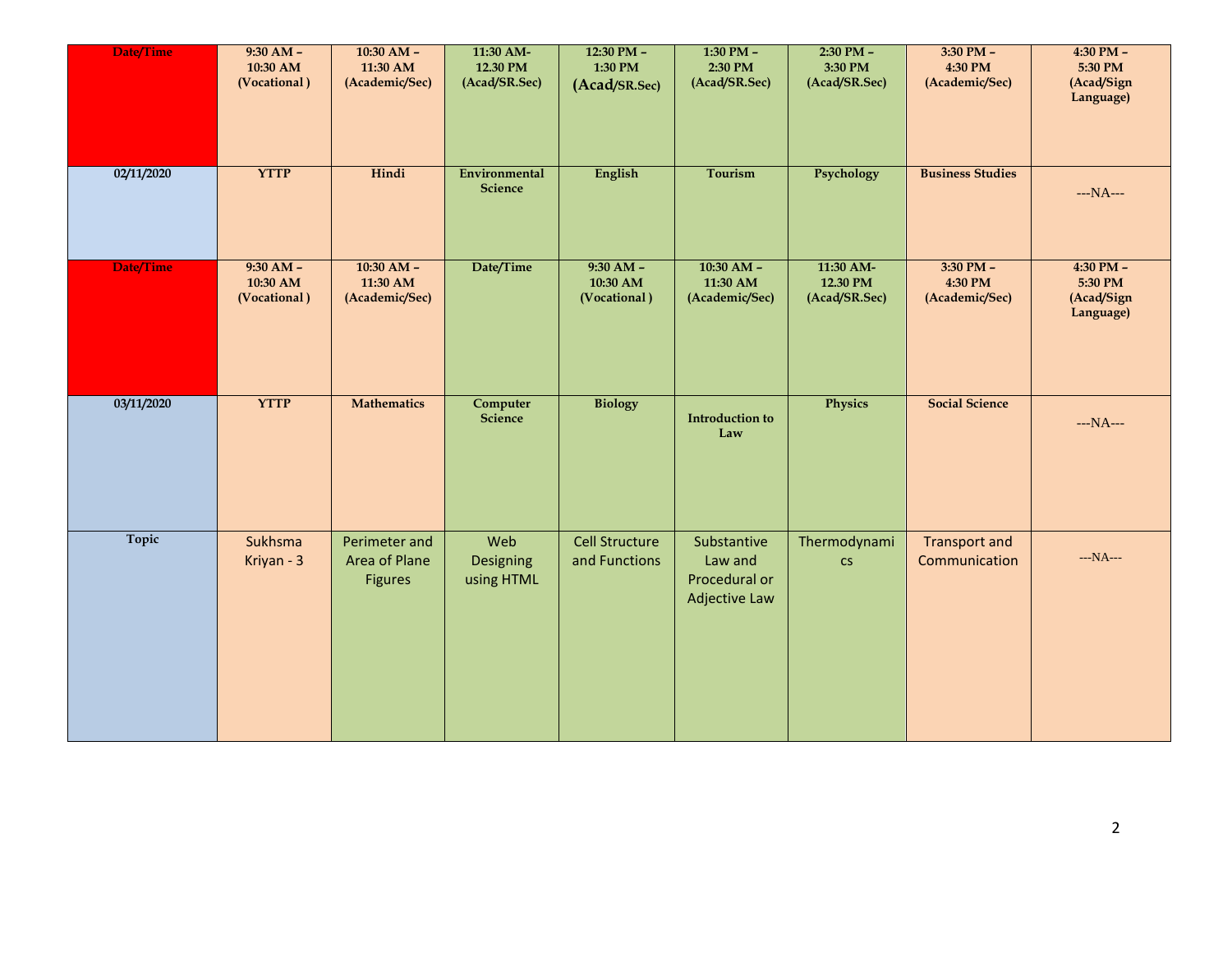| Date/Time  | $9:30 AM -$<br>10:30 AM<br>(Vocational) | $10:30$ AM $-$<br>11:30 AM<br>(Academic/Sec)        | 11:30 AM-<br>12.30 PM<br>(Acad/SR.Sec) | 12:30 PM -<br>1:30 PM<br>(Acad/SR.Sec)     | 1:30 PM -<br>2:30 PM<br>(Acad/SR.Sec)                                       | 2:30 PM -<br>3:30 PM<br>(Acad/SR.Sec)     | 3:30 PM -<br>4:30 PM<br>(Academic/Sec)     | $4:30$ PM $-$<br>5:30 PM<br>(Acad/Sign Language) |
|------------|-----------------------------------------|-----------------------------------------------------|----------------------------------------|--------------------------------------------|-----------------------------------------------------------------------------|-------------------------------------------|--------------------------------------------|--------------------------------------------------|
| 04/11/2020 | Naturopathy &<br>Yoga                   | English                                             | Urdu                                   | <b>Political Science</b>                   | <b>History</b>                                                              | Economic                                  | Psychology                                 | <b>Business Studies</b>                          |
| Topic      | Principles of<br>Naturopathy            | $L-9$<br><b>Nine Gold</b><br><b>Medals</b>          | Nazam ka<br>Irtiqua                    | $L - 10$<br>Union<br>Executive             | $L - 9$<br>Establishmen<br>t and<br>expansion of<br>the Delhi<br>sulatanate | $L-14$<br><b>Consumers</b><br>Equilibrium | $L-12$<br>Adulthood<br>and Aging           | L-9-Getting Ready<br>for Wage<br>Employment      |
| Date/Time  | $9:30 AM -$<br>10:30 AM<br>(Vocational) | $10:30$ AM -<br>11:30 AM<br>(Academic/Sec)          | 11:30 AM-<br>12.30 PM<br>(Acad/SR.Sec) | $12:30$ PM $-$<br>1:30 PM<br>(Acad/SR.Sec) | $1:30$ PM $-$<br>2:30 PM<br>(Acad/SR.Sec)                                   | $2:30$ PM $-$<br>3:30 PM<br>(Acad/SR.Sec) | $3:30$ PM $-$<br>4:30 PM<br>(Academic/Sec) | $4:30$ PM $-$<br>5:30 PM<br>(Acad/Sign Language) |
| 05/11/2020 | <b>Computer and</b><br>IT               | Sanskrit                                            | Accountancy                            | <b>Environmental</b><br><b>Science</b>     | Chemistry                                                                   | Sociology                                 | <b>ICH</b>                                 | HIndi                                            |
| Topic      | Customer<br>Service                     | Lesson 8                                            | $L-14$<br>Depreciation                 | Environmental<br>Pollution                 | Chemical<br><b>Bonding II</b>                                               | Kinship                                   | Scientist of<br>morden india               |                                                  |
| Date/Time  | $9:30 AM -$<br>10:30 AM<br>(Vocational) | $10:30$ AM -<br>11:30 AM<br>(Academic/Sec)          | 11:30 AM-<br>12.30 PM<br>(Acad/SR.Sec) | 12:30 PM -<br>1:30 PM<br>(Acad/SR.Sec)     | $1:30$ PM $-$<br>2:30 PM<br>(Acad/SR.Sec)                                   | $2:30$ PM $-$<br>3:30 PM<br>(Acad/SR.Sec) | $3:30$ PM $-$<br>4:30 PM<br>(Academic/Sec) | 4:30 PM $-$<br>5:30 PM<br>(Acad/Sign Language)   |
| 06/11/2020 | <b>Catering</b><br>Management           | Science &<br><b>Technology</b>                      | Painting                               | Geography                                  | Hindi                                                                       | <b>Mathematics</b><br><b>Skype</b>        | Veda Adhyayan                              | English                                          |
| Topic      | Methods of<br>Cooking<br>Food           | Life<br>Processes-II<br>Control and<br>Coordination | Temple<br>Sculpture                    | $L-12$<br>Humidity<br>and<br>Precipitation | मुक्तिबोध और<br>राजेंद्र उपाध्याय                                           | <b>Circles</b>                            | Lesson-7                                   | L-1 - first step                                 |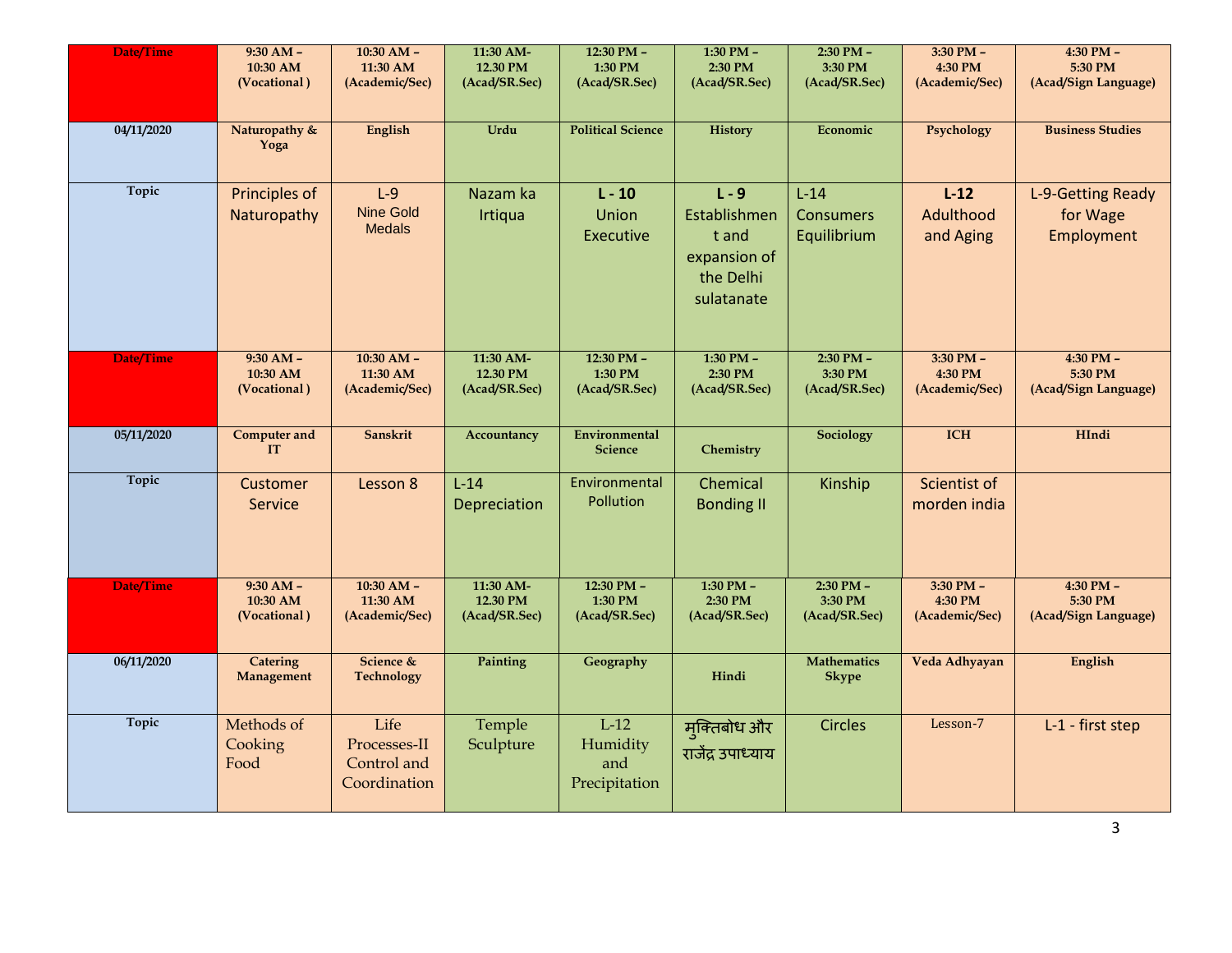| Date/Time    | $9:30 AM -$<br>10:30 AM<br>(Vocational)                   | $10:30$ AM $-$<br>11:30 AM<br>(Academic/Sec)<br><b>Skype</b> | 11:30 AM-<br>12.30 PM<br>(Acad/SR.Sec)                              | 12:30 PM -<br>1:30 PM<br>(Acad/SR.Sec)     | 1:30 PM -<br>2:30 PM<br>(Acad/SR.Sec)        | 2:30 PM -<br>3:30 PM<br>(Acad/SR.Sec)     | 3:30 PM -<br>4:30 PM<br>(Academic/Sec)     | 4:30 PM -<br>5:30 PM<br>(Acad/Sign Language) |
|--------------|-----------------------------------------------------------|--------------------------------------------------------------|---------------------------------------------------------------------|--------------------------------------------|----------------------------------------------|-------------------------------------------|--------------------------------------------|----------------------------------------------|
| 07/11/2020   | <b>Dress Designing</b>                                    | <b>Carnatic Music</b>                                        | Physical<br><b>Education</b> and<br>Yog                             | Bharatiya<br>Darshan                       | <b>Business Studies</b>                      |                                           | English                                    |                                              |
| <b>Topic</b> | <b>Basic Hand</b><br><b>Stitches</b>                      | Sarali Varisai<br>and Mandra<br>sthayi VARISA                | Social<br><b>Aspects</b>                                            | Lesson-14                                  | $L-14$<br>Coordination<br>and<br>Controlling |                                           | $L-12$<br>Indian<br>Weavers                |                                              |
| Date/Time    | $9:30 AM -$<br>10:30 AM<br>(Vocational)                   | $10:30 AM -$<br>11:30 AM<br>(Academic/Sec)                   | 11:30 AM-<br>12.30 PM<br>(Acad/SR.Sec)                              | 12:30 PM -<br>1:30 PM<br>(Acad/SR.Sec)     | 1:30 PM $-$<br>2:30 PM<br>(Acad/SR.Sec)      | $2:30$ PM $-$<br>3:30 PM<br>(Acad/SR.Sec) | $3:30$ PM $-$<br>4:30 PM<br>(Academic/Sec) | 4:30 PM -<br>5:30 PM<br>(Acad/Sign Language) |
| 08/11/2020   | <b>Computer and</b><br><b>IT</b><br>(Skype)               | <b>Bharatiya</b><br>Darshan                                  | <b>Military History</b>                                             | Geography                                  | Sanskrit                                     | <b>Political Science</b>                  | Economics                                  |                                              |
| Topic        | <b>Basic</b><br>Communicati<br>on at work<br>place        | Lesson-8                                                     |                                                                     | L-13 Weather<br>and Climate                | Lesson-11                                    | $L - 11$<br>Parliament of<br>India        | L-14 Money<br>and its Role                 |                                              |
| Date/Time    | $9:30 AM -$<br>10:30 AM<br>(Vocational)                   | $10:30$ AM $-$<br>11:30 AM<br>(Academic/Sec)                 | 11:30 AM-<br>12.30 PM<br>(Acad/SR.Sec)                              | $12:30$ PM $-$<br>1:30 PM<br>(Acad/SR.Sec) | $1:30$ PM $-$<br>2:30 PM<br>(Acad/SR.Sec)    | $2:30$ PM $-$<br>3:30 PM<br>(Acad/SR.Sec) | 3:30 PM -<br>4:30 PM<br>(Academic/Sec)     | 4:30 PM -<br>5:30 PM<br>(Acad/Sign Language) |
| 09/11/2020   | <b>ECCE</b>                                               | Hindi                                                        | <b>CBC</b>                                                          | English                                    | Geography                                    | Urdu                                      | <b>Business Studies</b>                    |                                              |
| Topic        | <b>Delayed</b><br>Development<br>and How to<br>improve it | बूढ़ी पृथ्वी का<br>दुख                                       | Use of<br>Technology<br>for Open and<br><b>Distance</b><br>Learners |                                            | $L-14$<br><b>Biosphere</b>                   | Nai Tehzeeb                               | $L-12$<br>Purchase and<br>Sale             |                                              |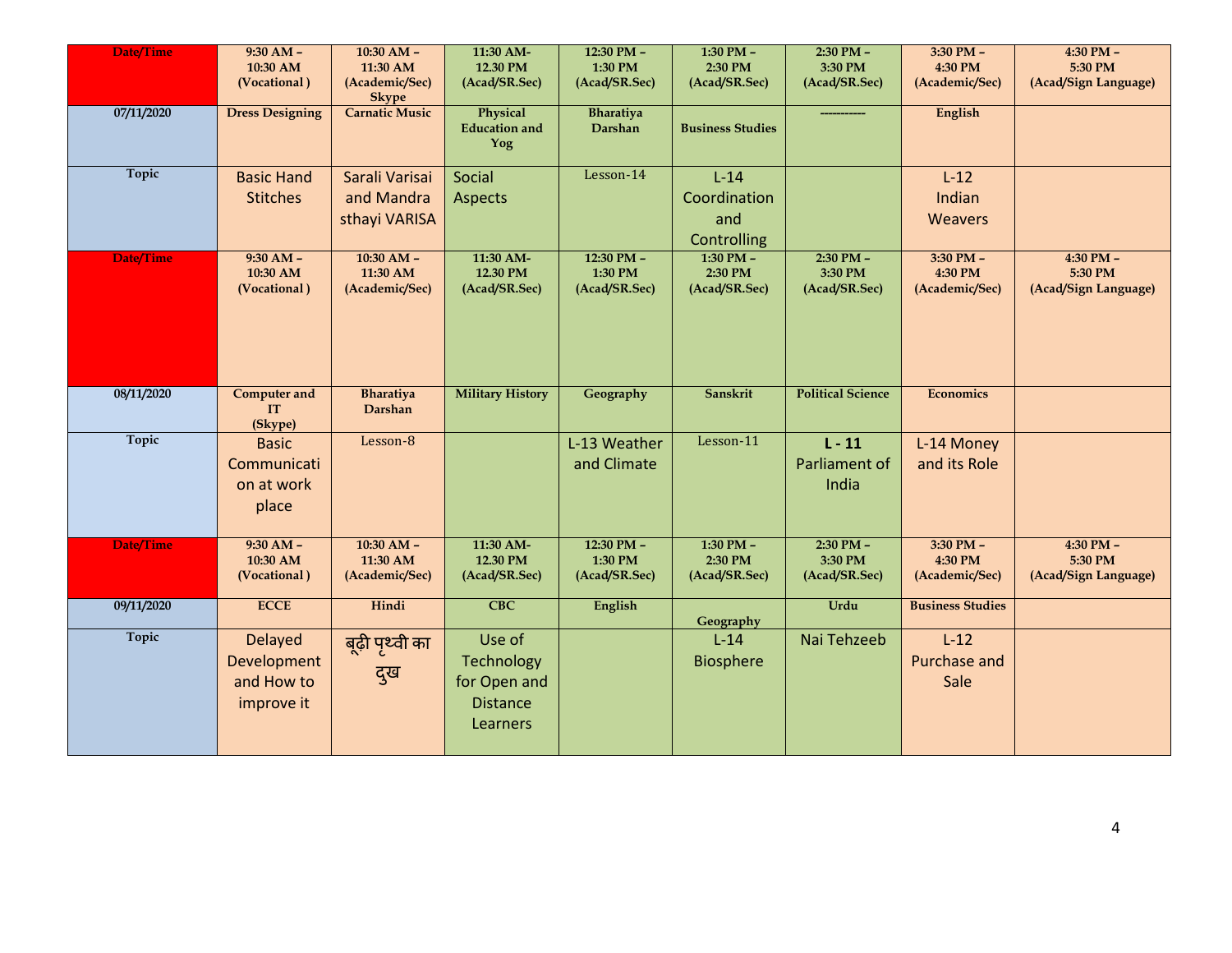| Date/Time  | $9:30 AM -$<br>10:30 AM<br>(Vocational)                         | $10:30$ AM $-$<br>11:30 AM<br>(Academic/Sec) | 11:30 AM-<br>12.30 PM<br>(Acad/SR.Sec) | $12:30$ PM $-$<br>1:30 PM<br>(Acad/SR.Sec)                   | $1:30$ PM $-$<br>2:30 PM<br>(Acad/SR.Sec) | $2:30$ PM -<br>3:30 PM<br>(Acad/SR.Sec)             | $3:30$ PM $-$<br>4:30 PM<br>(Academic/Sec)         | $4:30$ PM $-$<br>5:30 PM<br>(Acad/Sign Language) |
|------------|-----------------------------------------------------------------|----------------------------------------------|----------------------------------------|--------------------------------------------------------------|-------------------------------------------|-----------------------------------------------------|----------------------------------------------------|--------------------------------------------------|
| 10/11/2020 | Secretarial<br>Practice                                         | <b>Mathematics</b><br><b>Studio</b>          | Accountancy                            | <b>Biology</b>                                               | Economic                                  | <b>Chemistry</b>                                    | <b>Social Science</b>                              |                                                  |
| Topic      | Computer<br>Packages for<br><b>Office</b><br><b>Secretaries</b> | Dr. Rajendra<br><b>Kumar Nayak</b>           | $L-15$<br>Provisions<br>and Reserves   | Absorption,<br>transport &<br>water loss in<br>plants        | L-15 Demand                               | Chemical<br>kinetics                                | $L - 14$<br>Population<br>our Greatest<br>Resource |                                                  |
| Date/Time  | $9:30 AM -$<br>10:30 AM<br>(Vocational)                         | $10:30$ AM $-$<br>11:30 AM<br>(Academic/Sec) | 11:30 AM-<br>12.30 PM<br>(Acad/SR.Sec) | 12:30 PM -<br>1:30 PM<br>(Acad/SR.Sec)                       | 1:30 PM -<br>2:30 PM<br>(Acad/SR.Sec)     | 2:30 PM -<br>3:30 PM<br>(Acad/SR.Sec)               | 3:30 PM -<br>4:30 PM<br>(Academic/Sec)             | 4:30 PM -<br>5:30 PM<br>(Acad/Sign Language)     |
| 11/11/2020 | Agriculture<br>and Animal<br>Husbandry                          | Sanskrit                                     | <b>Mass</b><br>Communication           | <b>ECCE</b>                                                  | Psychology                                | <b>History</b>                                      | Urdu                                               |                                                  |
| Topic      | <b>Study of Rabi</b><br>Crops                                   | Lesson 9                                     | Radio<br>Programme<br>Production       | $L-5$<br><b>Issues &amp;</b><br>Directions in<br><b>ECCE</b> | $L-13$<br>Adolescence                     | $L - 10$<br>Establishmen<br>t of the<br>Mughal rule | Kabeer                                             |                                                  |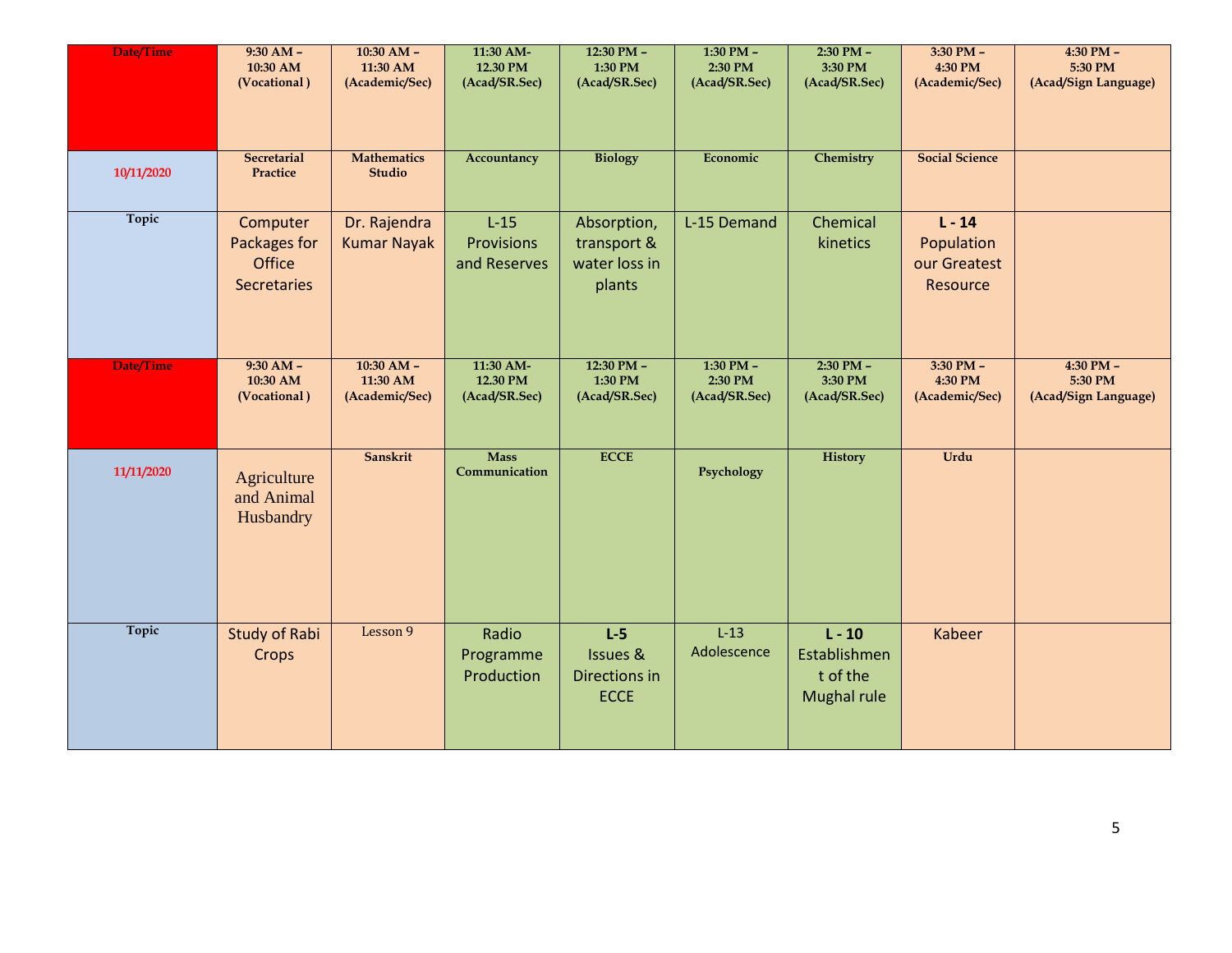| Date/Time    | $9:30 AM -$                                                        | $10:30$ AM $-$                      | 11:30 AM-              | $12:30$ PM $-$                                   | $1:30$ PM $-$                                    | $2:30$ PM $-$            | $3:30$ PM $-$                             | $4:30$ PM $-$        |
|--------------|--------------------------------------------------------------------|-------------------------------------|------------------------|--------------------------------------------------|--------------------------------------------------|--------------------------|-------------------------------------------|----------------------|
|              | 10:30 AM                                                           | 11:30 AM                            | 12.30 PM               | 1:30 PM                                          | 2:30 PM                                          | 3:30 PM                  | 4:30 PM                                   | 5:30 PM              |
|              | (Vocational)                                                       | (Academic/Sec)                      | (Acad/SR.Sec)          | (Acad/SR.Sec)                                    | (Acad/SR.Sec)                                    | (Acad/SR.Sec)            | (Academic/Sec)                            | (Acad/Sign Language) |
| 12/11/2020   | <b>Computer and</b><br><b>IT</b><br>(Skype)                        | Accountancy                         | Sociology              | <b>Business Studies</b>                          | <b>Political Science</b>                         | <b>Mathematics</b>       | Psychology                                |                      |
| Topic        | Analysis,<br>Design and<br>Testing of<br>Web based<br>Applications | L-14 Financial<br><b>Statements</b> | Marriage and<br>Family | $L-15$<br><b>Financing of</b><br><b>Business</b> | $L - 12$<br>Supreme<br>court of India            | Conic<br><b>Sections</b> | $L-13$<br>Group and<br>Leadership         |                      |
| Date/Time    | $9:30 AM -$                                                        | $10:30$ AM $-$                      | 11:30 AM-              | 12:30 PM -                                       | $1:30$ PM $-$                                    | $2:30$ PM $-$            | 3:30 PM -                                 | 4:30 PM -            |
|              | 10:30 AM                                                           | 11:30 AM                            | 12.30 PM               | 1:30 PM                                          | 2:30 PM                                          | 3:30 PM                  | 4:30 PM                                   | 5:30 PM              |
|              | (Vocational)                                                       | (Academic/Sec)                      | (Acad/SR.Sec)          | (Acad/SR.Sec)                                    | (Acad/SR.Sec)                                    | (Acad/SR.Sec)            | (Academic/Sec)                            | (Acad/Sign Language) |
| 13/11/2020   | <b>Catering</b><br>Management                                      | Painting                            | Urdu                   | <b>Tourism</b>                                   | <b>Physics</b>                                   | Bharatiya<br>Darshan     | Science &<br><b>Technology</b>            |                      |
| Topic        | <b>Cereals</b>                                                     | Mahenjo-<br>Daro Art                | Parchayian             | Indian<br>Arcitecture<br>tourism<br>attraction   | $L-12$<br><b>Heat Transfer</b><br>& Solar Energy | Lesson-15                | Periodic<br>classification<br>of elements |                      |
| Date/Time    | $9:30 AM -$                                                        | $10:30$ AM $-$                      | 11:30 AM-              | $12:30$ PM -                                     | $1:30$ PM $-$                                    | $2:30$ PM $-$            | $3:30$ PM $-$                             | $4:30$ PM $-$        |
|              | 10:30 AM                                                           | 11:30 AM                            | 12.30 PM               | 1:30 PM                                          | 2:30 PM                                          | 3:30 PM                  | 4:30 PM                                   | 5:30 PM              |
|              | (Vocational)                                                       | (Academic/Sec)                      | (Acad/SR.Sec)          | (Acad/SR.Sec)                                    | (Acad/SR.Sec)                                    | (Acad/SR.Sec)            | (Academic/Sec)                            | (Acad/Sign Language) |
| 14/11/2020   | 14-NOV-2020                                                        |                                     |                        |                                                  |                                                  |                          |                                           |                      |
| <b>Topic</b> | DIWALI (NATIONAL HOLIDAY)                                          |                                     |                        |                                                  |                                                  |                          |                                           |                      |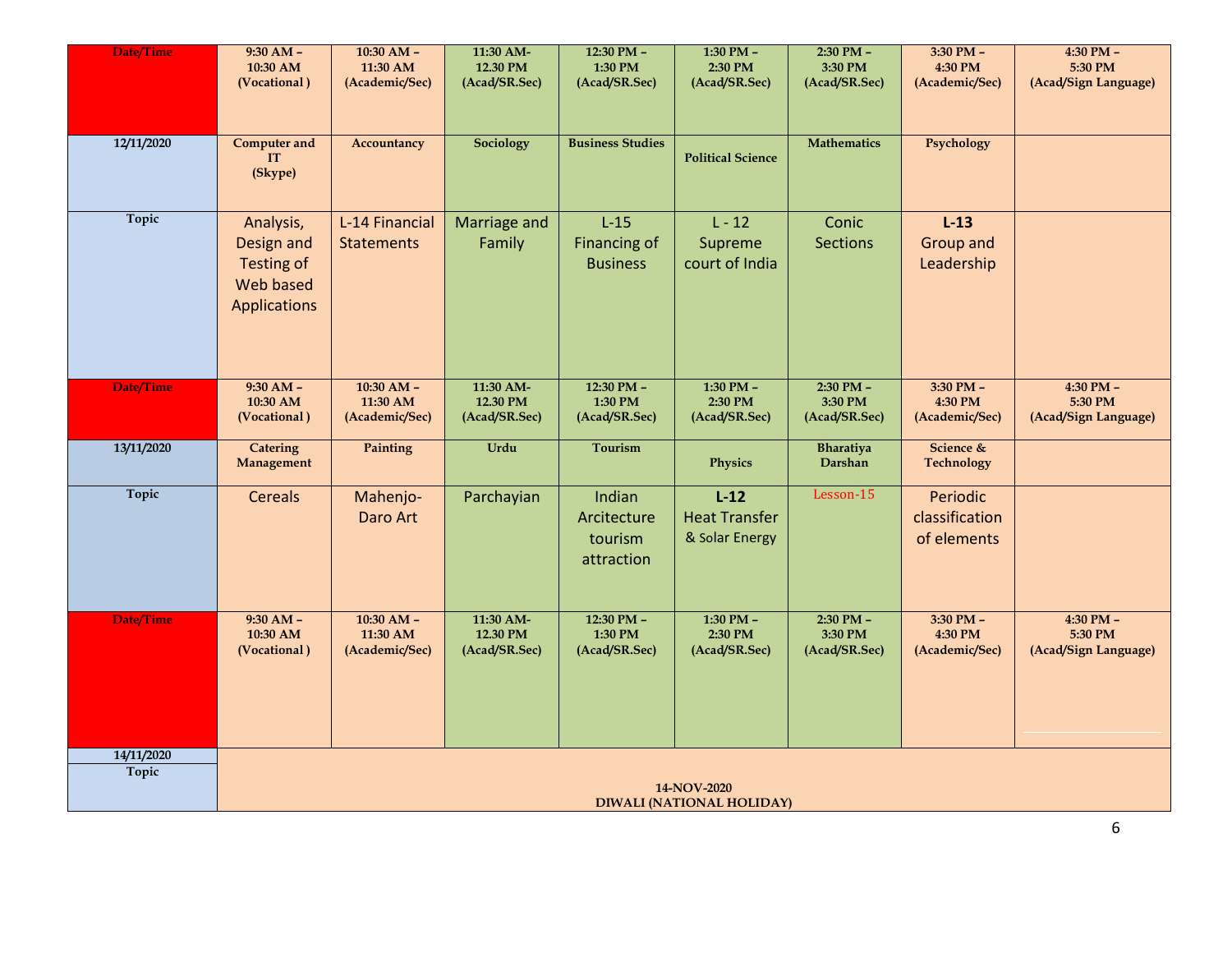| <b>Date/Time</b> | $9:30 AM -$<br>10:30 AM<br>(Vocational)                   | $10:30$ AM $-$<br>11:30 AM<br>(Academic/Sec)            | 11:30 AM-<br>12.30 PM<br>(Acad/SR.Sec) | 12:30 PM -<br>1:30 PM<br>(Acad/SR.Sec)     | 1:30 PM -<br>2:30 PM<br>(Acad/SR.Sec)     | 2:30 PM -<br>3:30 PM<br>(Acad/SR.Sec)     | 3:30 PM -<br>4:30 PM<br>(Academic/Sec)                          | 4:30 PM -<br>5:30 PM<br>(Acad/Sign Language)     |
|------------------|-----------------------------------------------------------|---------------------------------------------------------|----------------------------------------|--------------------------------------------|-------------------------------------------|-------------------------------------------|-----------------------------------------------------------------|--------------------------------------------------|
| 15/11/2020       | ICT                                                       | <b>Bharatiya</b><br>Darshan                             | Veda Adhyayan                          | <b>ECCE</b>                                | <b>Military Studies</b>                   | Sanskrit Sahitya                          | Hindustani<br><b>Music</b>                                      |                                                  |
| Topic            | Introduction<br>to Hardware<br>and Software               | Lesson-9                                                | Lesson-12                              | $L-6$<br><b>Growth and</b><br>Development  |                                           | Lesson-9                                  | Chota Khayal<br>in raga<br><b>Bhupali</b> and<br><b>Bhairav</b> |                                                  |
| Date/Time        | $9:30 AM -$<br>10:30 AM<br>(Vocational)                   | $10:30$ AM -<br>11:30 AM<br>(Academic/Sec)              | 11:30 AM-<br>12.30 PM<br>(Acad/SR.Sec) | 12:30 PM $-$<br>1:30 PM<br>(Acad/SR.Sec)   | $1:30$ PM $-$<br>2:30 PM<br>(Acad/SR.Sec) | $2:30$ PM $-$<br>3:30 PM<br>(Acad/SR.Sec) | $3:30$ PM $-$<br>4:30 PM<br>(Academic/Sec)                      | $4:30$ PM $-$<br>5:30 PM<br>(Acad/Sign Language) |
| 16/11/2020       | <b>Computer and</b><br><b>IT</b><br>(Skype)               | Hindi                                                   | <b>Mass</b><br>Communication           | Library &<br>Information<br><b>Science</b> | Painting                                  | <b>Mathematics</b>                        | <b>Economics</b>                                                |                                                  |
| Topic            | <b>Mailing and</b><br><b>Messaging</b><br><b>Services</b> | अंधेर नगरी                                              | <b>Television in</b><br>India          | Modern<br>Library<br>services              | Rajasthani<br>style Art                   | Probability                               | L-15 Banking<br>and Credit                                      |                                                  |
| Name of Expert   | Mr. Arun<br><b>Kumar Dubey</b>                            | डॉ. मोनिका<br>काद्यान<br>शैक्षिक<br>अधिकारी<br>(हिन्दी) | Dr. Indra Jit<br>Singh                 | Dr.<br>Manorama<br>Tripathi                | Ms. Nisha<br>Aggarwal                     | Mr. Manish<br><b>Kumar Sharma</b>         |                                                                 |                                                  |
| Mobile No.       | 9971485997                                                |                                                         | 9868674574                             | 9911968886                                 | 9212734005                                | 7042702432<br>7906253479                  |                                                                 |                                                  |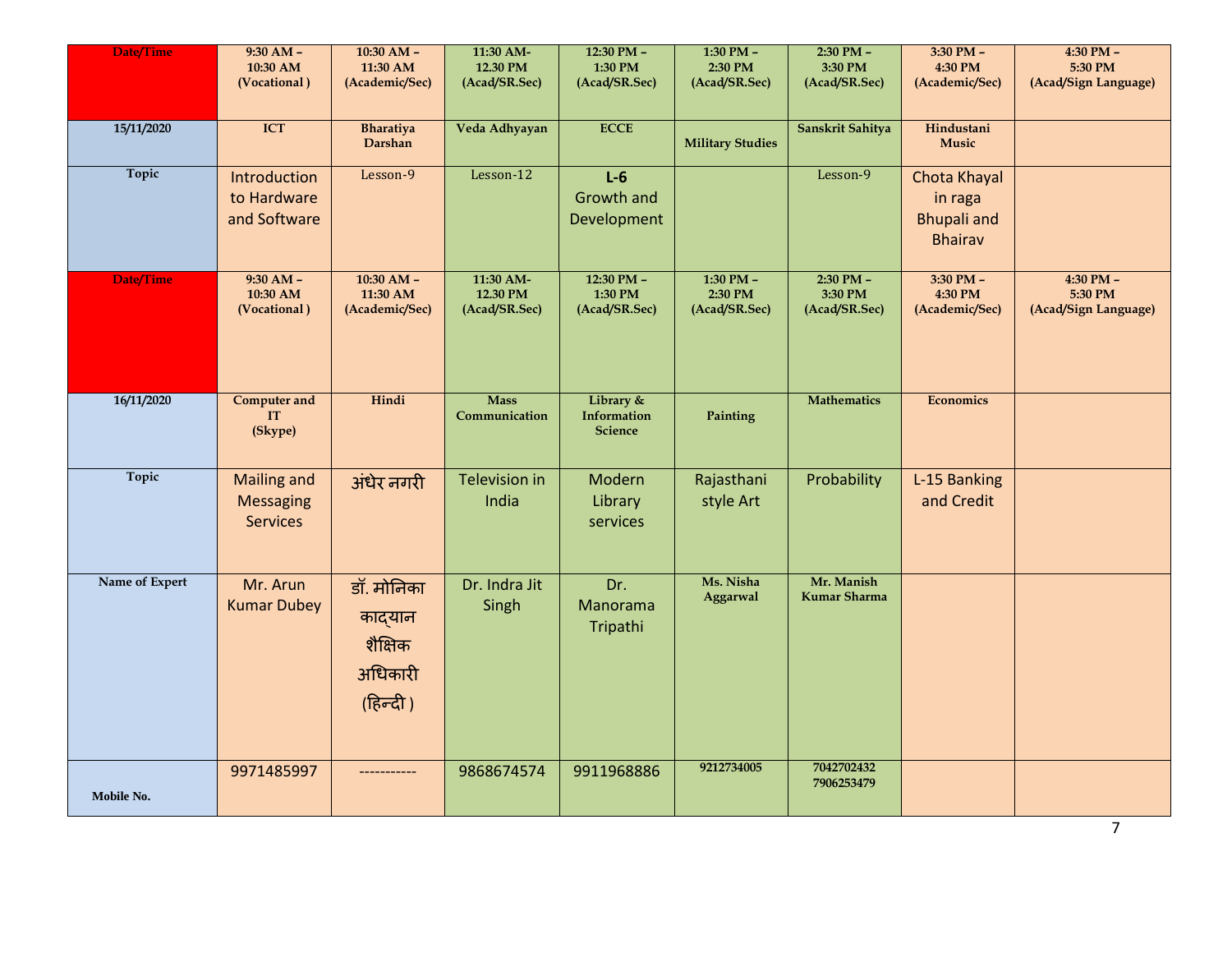| Date/Time  | $9:30 AM -$<br>10:30 AM<br>(Vocational)                   | $10:30$ AM -<br>11:30 AM<br>(Academic/Sec)   | 11:30 AM-<br>12.30 PM<br>(Acad/SR.Sec)           | $12:30$ PM -<br>1:30 PM<br>(Acad/SR.Sec)     | $1:30$ PM $-$<br>2:30 PM<br>(Acad/SR.Sec) | $2:30$ PM $-$<br>3:30 PM<br>(Acad/SR.Sec) | $3:30$ PM $-$<br>4:30 PM<br>(Academic/Sec)                                   | $4:30$ PM $-$<br>5:30 PM<br>(Acad/Sign Language) |
|------------|-----------------------------------------------------------|----------------------------------------------|--------------------------------------------------|----------------------------------------------|-------------------------------------------|-------------------------------------------|------------------------------------------------------------------------------|--------------------------------------------------|
| 17/11/2020 | <b>ICT</b>                                                | Data Entry<br><b>Operations</b><br>(Skype)   | Environmental<br><b>Science</b>                  | <b>Introduction to</b><br>Law                | Hindi                                     | Sociology                                 | <b>Social Science</b>                                                        |                                                  |
| Topic      | Email &<br>Searching<br><b>Techniques</b>                 | Operating<br>System                          | Disaster &<br>their<br>management<br>-Part-I     | <b>Public Law</b><br>and Private<br>Law      | हिंदी कविता<br>की विकास<br>यात्रा         | Economy,<br>Polity and<br>Religion        | $L - 15$<br>Constitutiona<br>I values and<br>Political<br>system in<br>India |                                                  |
| Date/Time  | $9:30 AM -$<br>10:30 AM<br>(Vocational)                   | $10:30$ AM $-$<br>11:30 AM<br>(Academic/Sec) | 11:30 AM-<br>12.30 PM<br>(Acad/SR.Sec)           | $12:30$ PM -<br>1:30 PM<br>(Acad/SR.Sec)     | $1:30$ PM $-$<br>2:30 PM<br>(Acad/SR.Sec) | $2:30$ PM $-$<br>3:30 PM<br>(Acad/SR.Sec) | $3:30$ PM $-$<br>4:30 PM<br>(Academic/Sec)                                   | $4:30$ PM $-$<br>5:30 PM<br>(Acad/Sign Language) |
| 18/11/2020 | <b>Preservation of</b><br>Fruits and<br><b>Vegetables</b> | Urdu                                         | Sanskrit                                         | Economic                                     | English                                   | <b>Biology</b>                            | <b>Mathematics</b>                                                           |                                                  |
| Topic      | Principles of<br>Preservation                             | Ghalib ka<br>khat                            | Lesson-12                                        | L-16 Price<br><b>Elasticity of</b><br>Demand | $L-14$<br>The Road not<br><b>Taken</b>    | <b>Shoot System</b>                       | Angles in a<br>Circle &<br>Cyclic<br>Quadrilateral<br>S                      |                                                  |
| Date/Time  | $9:30 AM -$<br>10:30 AM<br>(Vocational)                   | $10:30$ AM $-$<br>11:30 AM<br>(Academic/Sec) | 11:30 AM-<br>12.30 PM<br>(Acad/SR.Sec)           | 12:30 PM -<br>1:30 PM<br>(Acad/SR.Sec)       | 1:30 PM $-$<br>2:30 PM<br>(Acad/SR.Sec)   | $2:30$ PM $-$<br>3:30 PM<br>(Acad/SR.Sec) | $3:30$ PM $-$<br>4:30 PM<br>(Academic/Sec)                                   | $4:30$ PM $-$<br>5:30 PM<br>(Acad/Sign Language) |
| 19/11/2020 | <b>Agriculture and</b><br>Animal<br>Husbandry             | Accountancy                                  | Computer<br><b>Science</b>                       | Physics                                      | Chemistry                                 | Psychology                                | Painting                                                                     |                                                  |
| Topic      | Plant<br>Protection in<br><b>Rabi Crops</b>               | L-15 Financial<br><b>Statements</b>          | Inserting<br>Images and<br>Lists in a<br>webpage | $L-13$<br>Simple<br>Harmonic<br>Motion       | Electrochemi<br>stry                      | $L-14$<br>Adulthood &<br>Aging            | <b>Nature Study</b>                                                          |                                                  |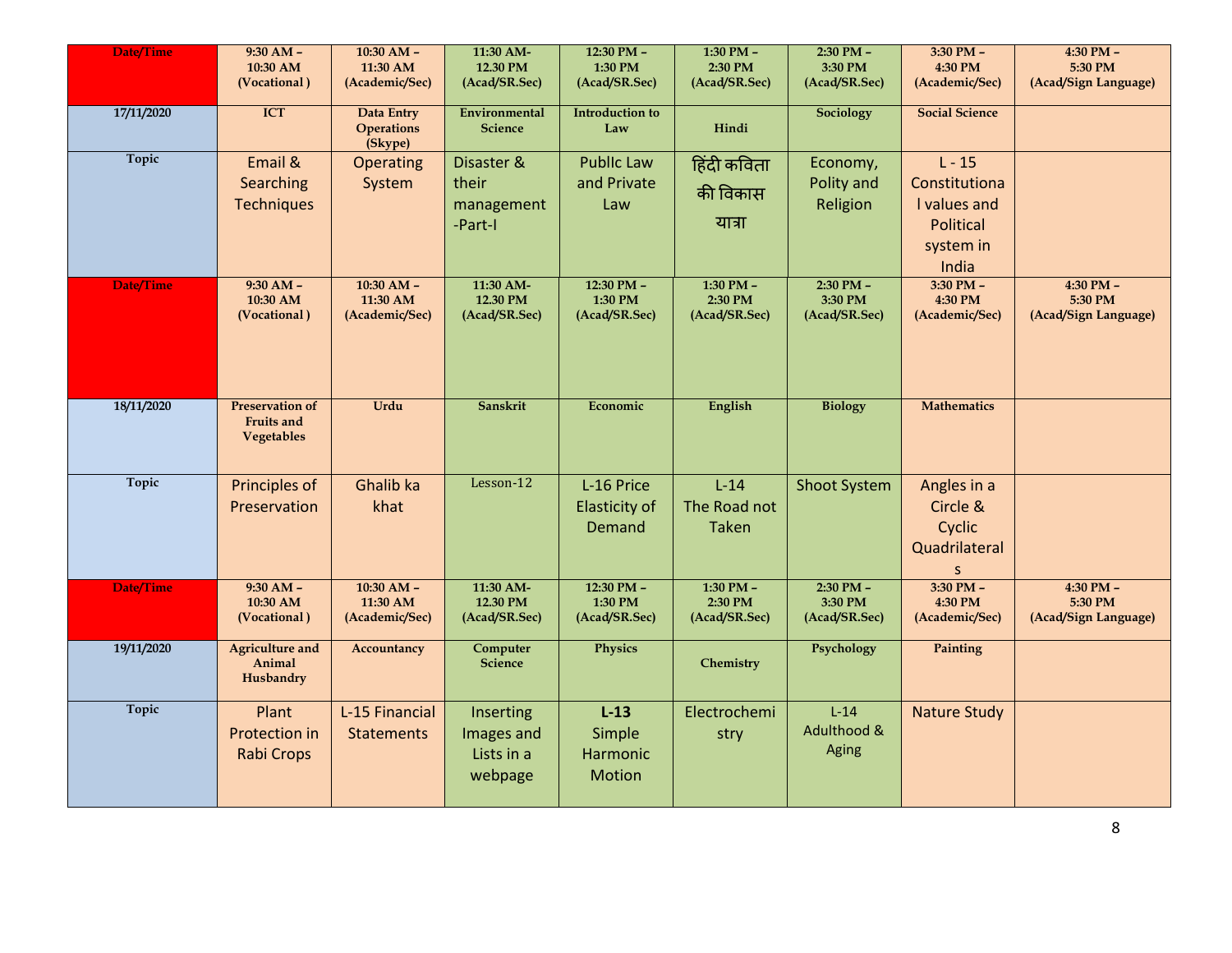| Date/Time        | $9:30 AM -$<br>10:30 AM<br>(Vocational)  | $10:30 AM -$<br>11:30 AM<br>(Academic/Sec) | 11:30 AM-<br>12.30 PM<br>(Acad/SR.Sec)      | $12:30$ PM $-$<br>1:30 PM<br>(Acad/SR.Sec) | $1:30$ PM $-$<br>2:30 PM<br>(Acad/SR.Sec)                                                          | 2:30 PM -<br>3:30 PM<br>(Acad/SR.Sec)     | $3:30$ PM $-$<br>4:30 PM<br>(Academic/Sec) | 4:30 PM -<br>5:30 PM<br>(Acad/Sign Language)     |
|------------------|------------------------------------------|--------------------------------------------|---------------------------------------------|--------------------------------------------|----------------------------------------------------------------------------------------------------|-------------------------------------------|--------------------------------------------|--------------------------------------------------|
| 20/11/2020       | <b>Insurance</b>                         | Science &<br><b>Technology</b>             | $\overline{\text{CBC}}$                     | <b>Mass</b><br>Communication               | <b>History</b>                                                                                     | <b>Business Studies</b>                   | Psychology                                 |                                                  |
| Topic            |                                          | <b>Work and</b><br>Energy                  | Adjustment,<br>Frustration<br>and Conflicts | Role of TV as<br>a Mass<br>Medium          | $L - 11$<br>Emergence of<br>Regional<br>States in<br>India:<br>Twelfth to<br>Eighteenth<br>century | L-16 Sources<br>of Long tem<br>finance    | $L-14$<br>Communication                    |                                                  |
| <b>Date/Time</b> | $9:30 AM -$<br>10:30 AM<br>(Vocational)  | $10:30$ AM -<br>11:30 AM<br>(Academic/Sec) | 11:30 AM-<br>12.30 PM<br>(Acad/SR.Sec)      | $12:30$ PM $-$<br>1:30 PM<br>(Acad/SR.Sec) | $1:30$ PM $-$<br>2:30 PM<br>(Acad/SR.Sec)                                                          | $2:30$ PM $-$<br>3:30 PM<br>(Acad/SR.Sec) | $3:30$ PM $-$<br>4:30 PM<br>(Academic/Sec) | $4:30$ PM $-$<br>5:30 PM<br>(Acad/Sign Language) |
| 21/11/2020       | <b>Business &amp;</b><br><b>Commerce</b> | Hindustani<br>Music<br><b>Skype</b>        | Sanskrit<br>Vyakaran                        | Bharatiya<br>Darshan                       | <b>Home Science</b>                                                                                |                                           | English                                    |                                                  |
| Topic            | Entrepreneur<br>ship and<br>Introduction | Dhupad in<br>raga Yaman<br>and Bhairav     | Lesson-11                                   | Lesson-16                                  | Family<br>Resource<br>Management                                                                   |                                           | $L-13$<br>The Last<br><b>Stone Mason</b>   |                                                  |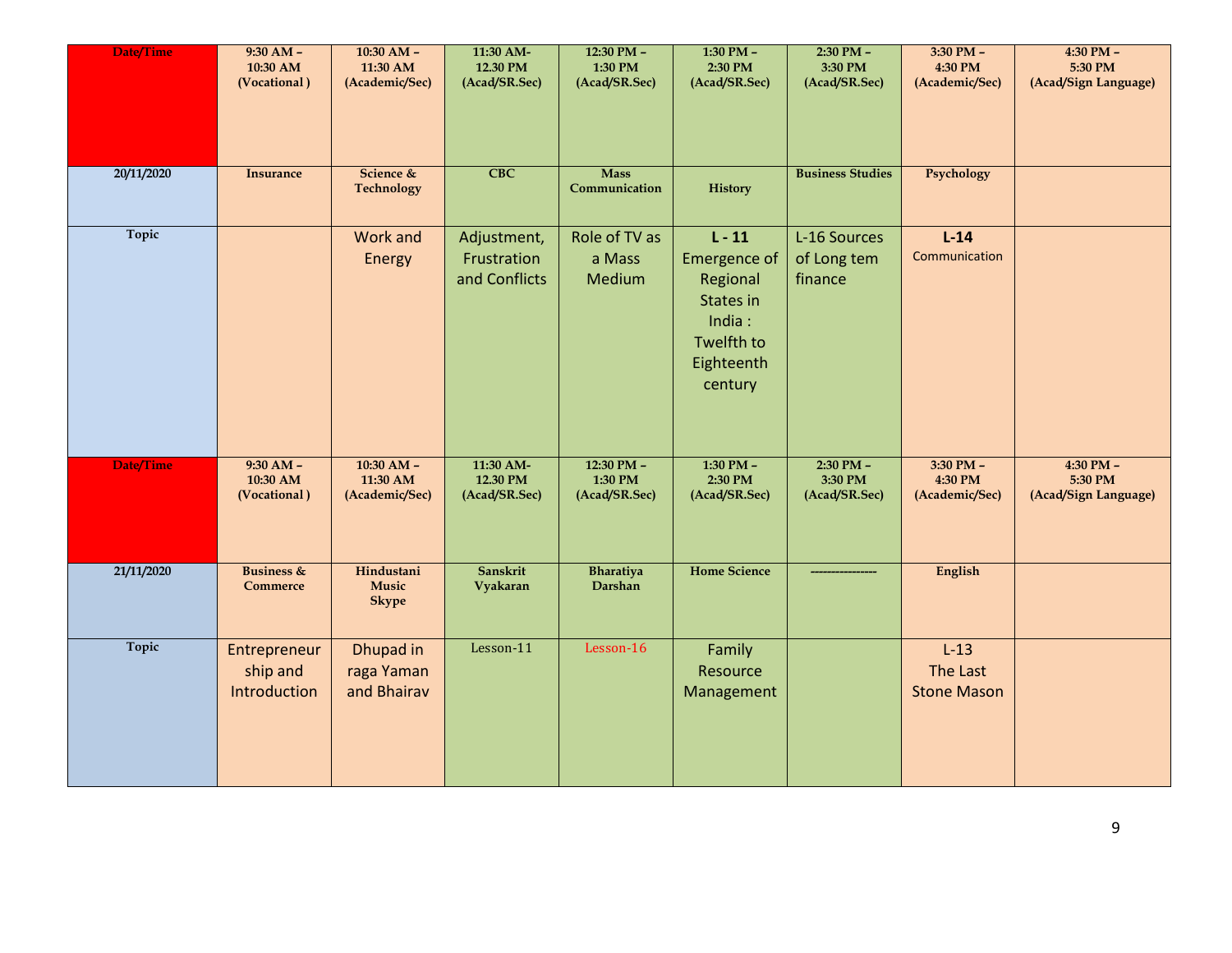| Date/Time    | $9:30 AM -$<br>10:30 AM<br>(Vocational)       | $10:30$ AM $-$<br>11:30 AM<br>(Academic/Sec)  | 11:30 AM-<br>12.30 PM<br>(Acad/SR.Sec)  | 12:30 PM -<br>1:30 PM<br>(Acad/SR.Sec)       | 1:30 PM $-$<br>2:30 PM<br>(Acad/SR.Sec)              | 2:30 PM -<br>3:30 PM<br>(Acad/SR.Sec)                                         | 3:30 PM -<br>4:30 PM<br>(Academic/Sec)       | 4:30 PM -<br>5:30 PM<br>(Acad/Sign Language) |
|--------------|-----------------------------------------------|-----------------------------------------------|-----------------------------------------|----------------------------------------------|------------------------------------------------------|-------------------------------------------------------------------------------|----------------------------------------------|----------------------------------------------|
| 22/11/2020   | Construction                                  | <b>Carnatic Music</b><br><b>Skype</b>         | Physical<br><b>Education</b> and<br>Yog | <b>Military History</b>                      | Urdu                                                 | English                                                                       | <b>Business Studies</b>                      |                                              |
| <b>Topic</b> | Networking<br>Concept                         | <b>Sankirtanas</b><br>of<br>Annamachari<br>ya | Spiritual<br>Aspects                    |                                              | Chand taron<br>ka ban                                | L-15 Reading<br>with<br>Understandin<br>g<br>L-16 I Must<br>Know the<br>Truth | $L-13$<br>Channels of<br><b>Distribution</b> |                                              |
| Date/Time    | $9:30 AM -$<br>10:30 AM<br>(Vocational)       | $10:30$ AM $-$<br>11:30 AM<br>(Academic/Sec)  | 11:30 AM-<br>12.30 PM<br>(Acad/SR.Sec)  | 12:30 PM -<br>1:30 PM<br>(Acad/SR.Sec)       | 1:30 PM $-$<br>2:30 PM<br>(Acad/SR.Sec)              | $2:30$ PM $-$<br>3:30 PM<br>(Acad/SR.Sec)                                     | $3:30$ PM $-$<br>4:30 PM<br>(Academic/Sec)   | 4:30 PM -<br>5:30 PM<br>(Acad/Sign Language) |
| 23/11/2020   | <b>Agriculture and</b><br>Animal<br>Husbandry | <b>Home Science</b>                           | <b>Library Science</b>                  | <b>Political Science</b>                     | Accountancy                                          | Hindi                                                                         | Veda Adhyayan                                |                                              |
| Topic        | Off season<br>vegetable<br>cultivation        | Safety in<br>Home                             | Library<br>System and<br>Management     | $L - 13$<br><b>Executive in</b><br>the state | L-16 Financial<br>Statements -<br>An<br>Introduction | हिंदी कविता<br>की विकास<br>यात्रा(आधुनिक<br>काल)                              | Lesson-8                                     |                                              |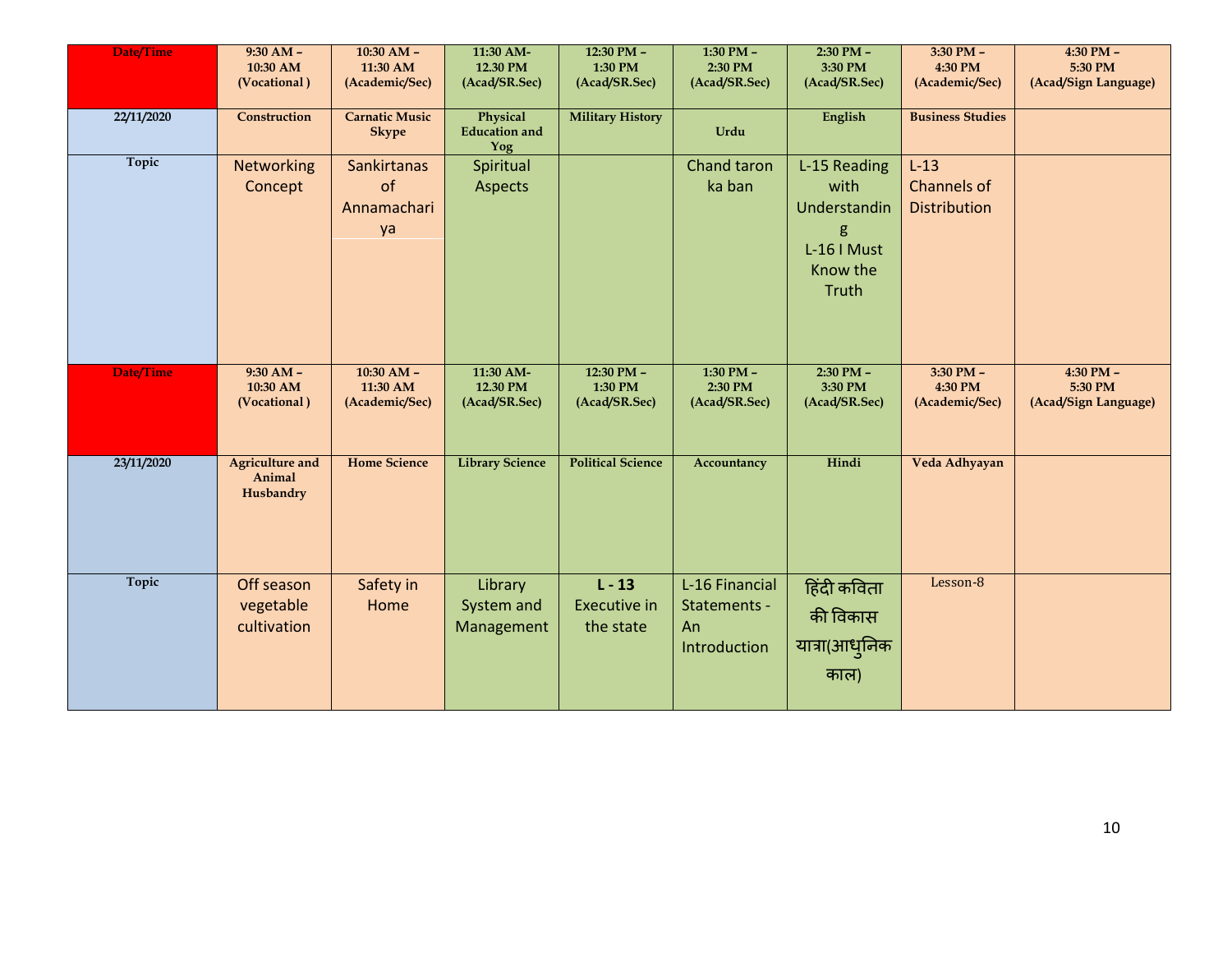| Date/Time    | $9:30 AM -$<br>10:30 AM<br>(Vocational)                             | $10:30$ AM $-$<br>11:30 AM<br>(Academic/Sec) | 11:30 AM-<br>12.30 PM<br>(Acad/SR.Sec)  | 12:30 PM -<br>1:30 PM<br>(Acad/SR.Sec)     | 1:30 PM $-$<br>2:30 PM<br>(Acad/SR.Sec)   | 2:30 PM -<br>3:30 PM<br>(Acad/SR.Sec)                                            | 3:30 PM -<br>4:30 PM<br>(Academic/Sec)     | 4:30 PM -<br>5:30 PM<br>(Acad/Sign Language)     |
|--------------|---------------------------------------------------------------------|----------------------------------------------|-----------------------------------------|--------------------------------------------|-------------------------------------------|----------------------------------------------------------------------------------|--------------------------------------------|--------------------------------------------------|
| 24/11/2020   | <b>Dress Designing</b>                                              | <b>Mathematics</b>                           | Data Entry<br><b>Operations</b>         | Geography                                  | <b>Biology</b>                            | <b>Sociology</b>                                                                 | Sanskrit<br>Vyakaran                       |                                                  |
| Topic        | Body<br>Measuremen                                                  | Introduction<br>to<br>Trigonometry           | <b>Basics of</b><br>spreadsheet         | $L-15$<br><b>Biomes</b>                    | Mineral<br><b>Nutrition</b>               | Social<br>Stratification:<br>Hierarchy,<br>Differentiatio<br>n and<br>Inequality | Lesson-8                                   |                                                  |
| Date/Time    | $9:30 AM -$<br>10:30 AM<br>(Vocational)                             | $10:30$ AM $-$<br>11:30 AM<br>(Academic/Sec) | 11:30 AM-<br>12.30 PM<br>(Acad/SR.Sec)  | $12:30$ PM $-$<br>1:30 PM<br>(Acad/SR.Sec) | $1:30$ PM $-$<br>2:30 PM<br>(Acad/SR.Sec) | $2:30$ PM $-$<br>3:30 PM<br>(Acad/SR.Sec)                                        | $3:30$ PM $-$<br>4:30 PM<br>(Academic/Sec) | $4:30$ PM $-$<br>5:30 PM<br>(Acad/Sign Language) |
| 25/11/2020   | <b>Business &amp;</b><br>Commerce                                   | Urdu                                         | <b>Home Science</b>                     | Sanskrit Sahitya                           | Painting                                  | <b>Business Studies</b>                                                          | <b>Carnatic Music</b>                      |                                                  |
| <b>Topic</b> | Accounting<br>for Trading<br>and Non<br><b>Trading</b><br>Companies | Azmaish                                      | <b>Time And</b><br>Energy<br>Management | Lesson-10                                  | Geometric<br>form<br>Composition          | L-17 Financial<br>Management                                                     | Padas of<br>Purandaradas<br>a              |                                                  |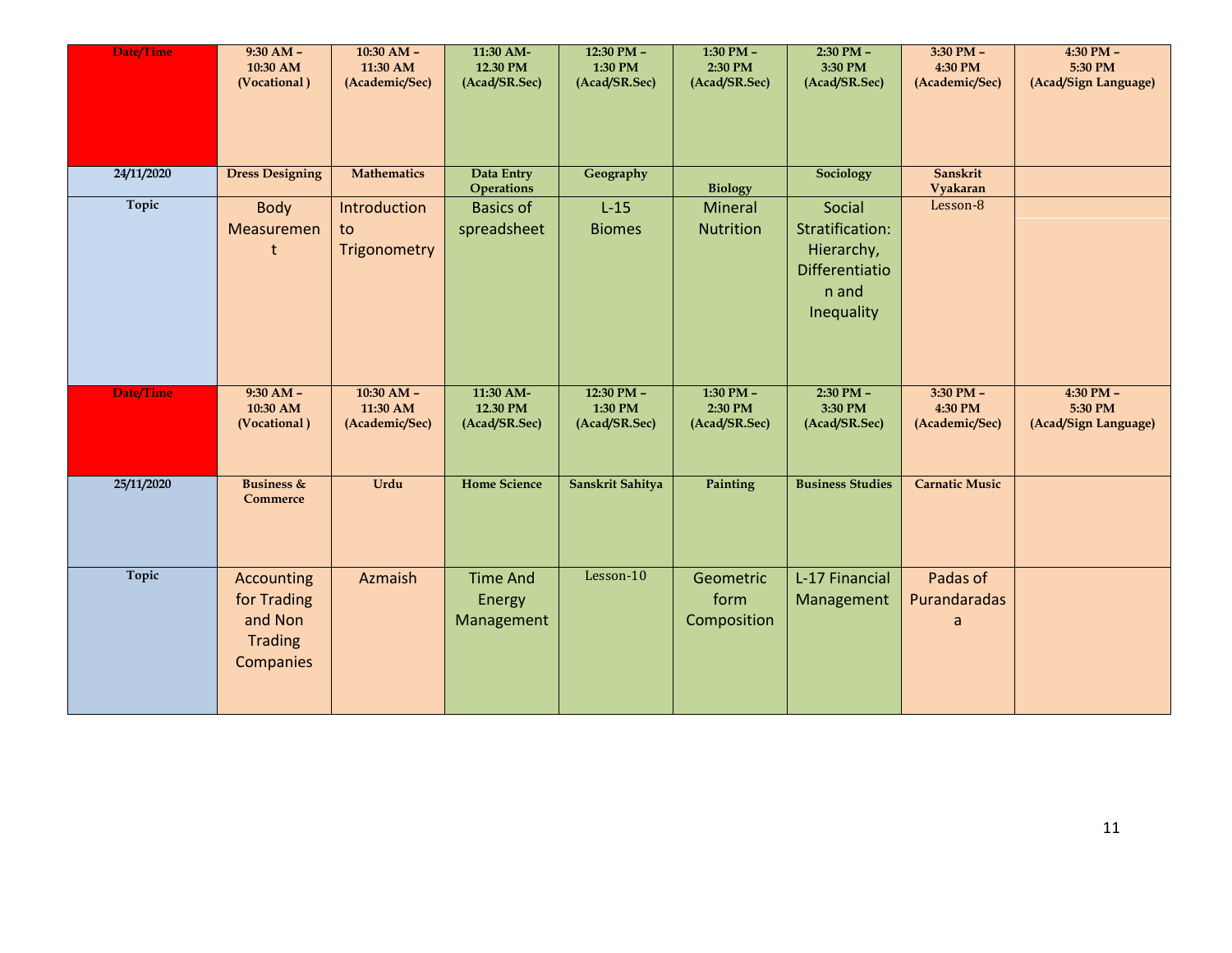| Date/Time  | $9:30 AM -$<br>10:30 AM<br>(Vocational)                   | $10:30$ AM $-$<br>11:30 AM<br>(Academic/Sec)   | 11:30 AM-<br>12.30 PM<br>(Acad/SR.Sec)     | $12:30$ PM $-$<br>1:30 PM<br>(Acad/SR.Sec) | $1:30$ PM $-$<br>2:30 PM<br>(Acad/SR.Sec)                                              | $2:30$ PM $-$<br>3:30 PM<br>(Acad/SR.Sec)                   | $3:30$ PM $-$<br>4:30 PM<br>(Academic/Sec)                          | $4:30$ PM $-$<br>5:30 PM<br>(Acad/Sign Language) |
|------------|-----------------------------------------------------------|------------------------------------------------|--------------------------------------------|--------------------------------------------|----------------------------------------------------------------------------------------|-------------------------------------------------------------|---------------------------------------------------------------------|--------------------------------------------------|
| 26/11/2020 | <b>ECCE</b>                                               | Painting                                       | Library &<br>Information<br><b>Science</b> | <b>Introduction to</b><br>Law              | <b>Tourism</b>                                                                         | Chemistry                                                   | Psychology                                                          |                                                  |
| Topic      | <b>ECCE</b> concept<br>and<br>Importance                  | <b>Materials in</b><br>Drawing and<br>Painting | <b>Library Staff</b>                       | Justice<br><b>Delivery</b><br>System       | <b>Culture and</b><br>Heritage in<br>India,<br>Hinduism.<br>Jainism,<br><b>Budhism</b> | Chemical<br>Equilibrium                                     | $L-15$<br>Attitudes,<br><b>Beliefs &amp;</b><br>Social<br>Cognition |                                                  |
| Date/Time  | $9:30 AM -$<br>10:30 AM<br>(Vocational)                   | $10:30$ AM -<br>11:30 AM<br>(Academic/Sec)     | 11:30 AM-<br>12.30 PM<br>(Acad/SR.Sec)     | $12:30$ PM -<br>1:30 PM<br>(Acad/SR.Sec)   | $1:30$ PM $-$<br>2:30 PM<br>(Acad/SR.Sec)                                              | $2:30$ PM $-$<br>3:30 PM<br>(Acad/SR.Sec)                   | $3:30$ PM $-$<br>4:30 PM<br>(Academic/Sec)                          | $4:30$ PM $-$<br>5:30 PM<br>(Acad/Sign Language) |
| 27/11/2020 | <b>Business &amp;</b><br>Commerce                         | Accountancy                                    | <b>Mass</b><br>Communication               | <b>Mathematics</b>                         | <b>History</b>                                                                         | Psychology                                                  | Science &<br><b>Technology</b>                                      |                                                  |
| Topic      | Retail                                                    | $L-16$<br><b>Computers in</b><br>Accounting    | Television<br>Channels                     | <b>Measures of</b><br><b>Dispersion</b>    | $L - 12$<br>Administrativ<br>e and<br>Institution                                      | $L-15$<br>Understanding<br>Individual<br><b>Differences</b> | Chemical<br><b>Bonding</b>                                          |                                                  |
| Date/Time  | $9:30 AM -$<br>10:30 AM<br>(Vocational)                   | $10:30$ AM -<br>11:30 AM<br>(Academic/Sec)     | 11:30 AM-<br>12.30 PM<br>(Acad/SR.Sec)     | $12:30$ PM $-$<br>1:30 PM<br>(Acad/SR.Sec) | $1:30$ PM $-$<br>2:30 PM<br>(Acad/SR.Sec)                                              | $2:30$ PM -<br>3:30 PM<br>(Acad/SR.Sec)                     | $3:30$ PM $-$<br>4:30 PM<br>(Academic/Sec)                          | $4:30$ PM $-$<br>5:30 PM<br>(Acad/Sign Language) |
| 28/11/2020 | <b>Secretarial</b><br>Practice<br><b>Insurance Sector</b> | <b>ICH</b>                                     | Sanskrit Vyakaran                          | Economic                                   | Physics                                                                                |                                                             | Hindustani<br><b>Music</b>                                          |                                                  |
| Topic      |                                                           | <b>Education in</b><br>India                   | Lesson-12                                  | $L-17$<br>Production<br>Function           | $L-14$<br>Wave<br>Phenomena -<br>Part I                                                |                                                             | Patriotic song                                                      |                                                  |